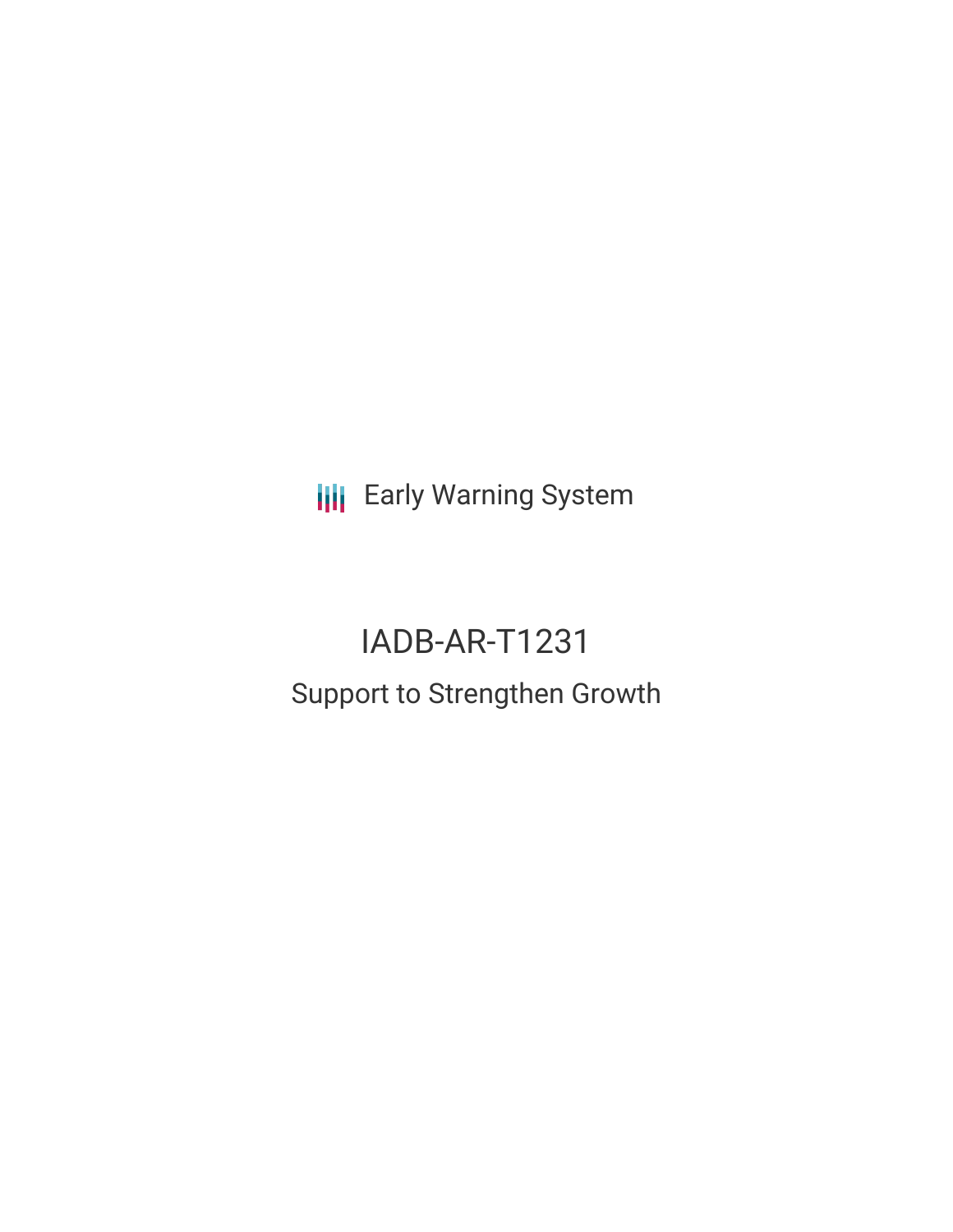## **Quick Facts**

| <b>Countries</b>               | Argentina                                 |
|--------------------------------|-------------------------------------------|
| <b>Financial Institutions</b>  | Inter-American Development Bank (IADB)    |
| <b>Status</b>                  | Approved                                  |
| <b>Bank Risk Rating</b>        | C                                         |
| <b>Voting Date</b>             | 2019-08-05                                |
| <b>Borrower</b>                | Government of Argentina                   |
| <b>Sectors</b>                 | Law and Government, Technical Cooperation |
| <b>Investment Amount (USD)</b> | $$0.30$ million                           |
| <b>Loan Amount (USD)</b>       | $$0.30$ million                           |
| <b>Project Cost (USD)</b>      | $$0.31$ million                           |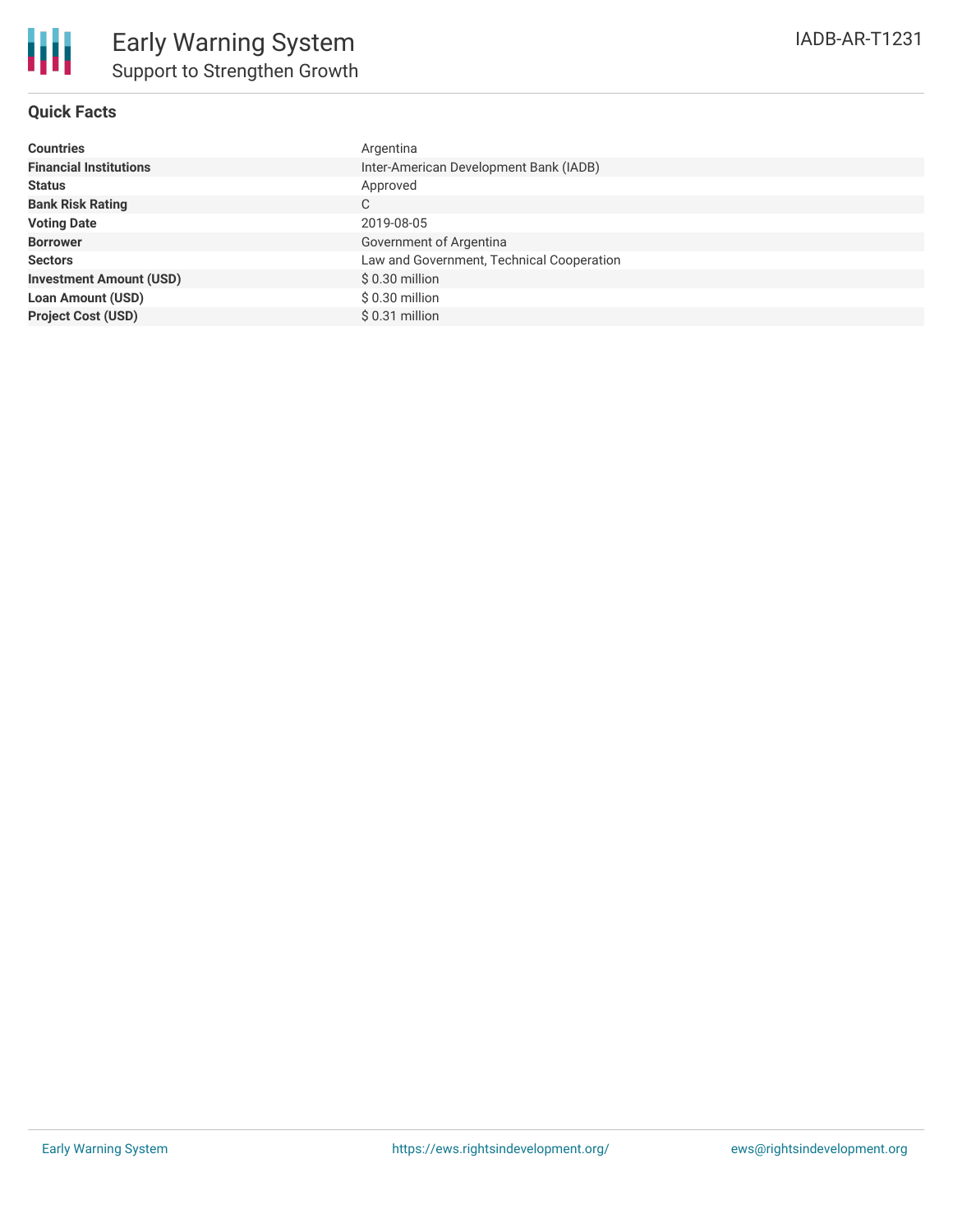

# **Project Description**

The general objective of the TC is to support the two ministries involved in the reforms supported by the PBP to consolidate them and move forward in complying with the indicative policy actions agreed for the second operation of the series. In particular, the specific objectives are: (i) to support the fiscal responsibility framework with a second generation reform; and (ii) advance the process of digitalization and interoperability of regulatory agencies that simplify the compliance demonstration processes by private parties.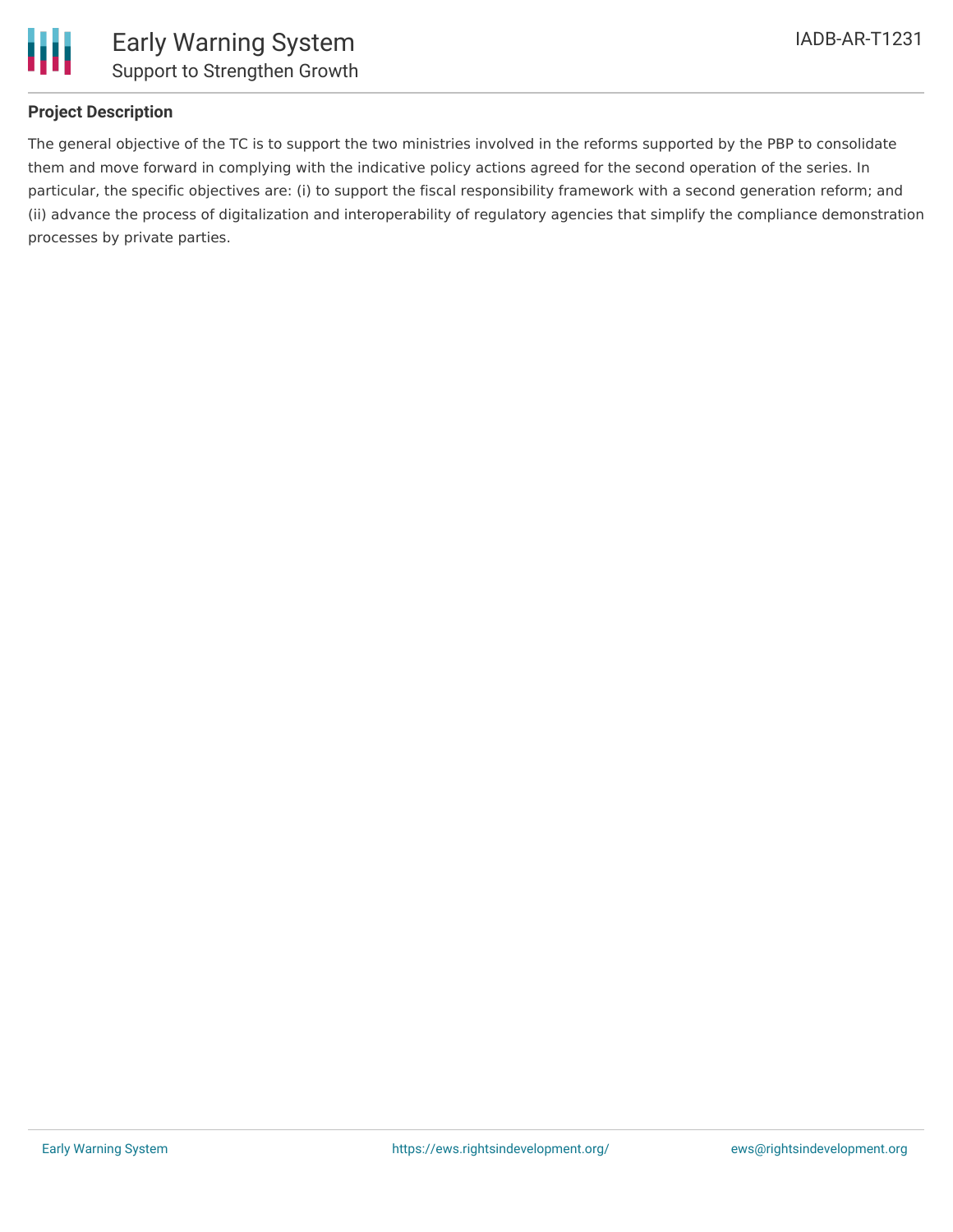# **Investment Description**

• Inter-American Development Bank (IADB)

The bank did not provide information about the investment type at the time of publication of this snapshot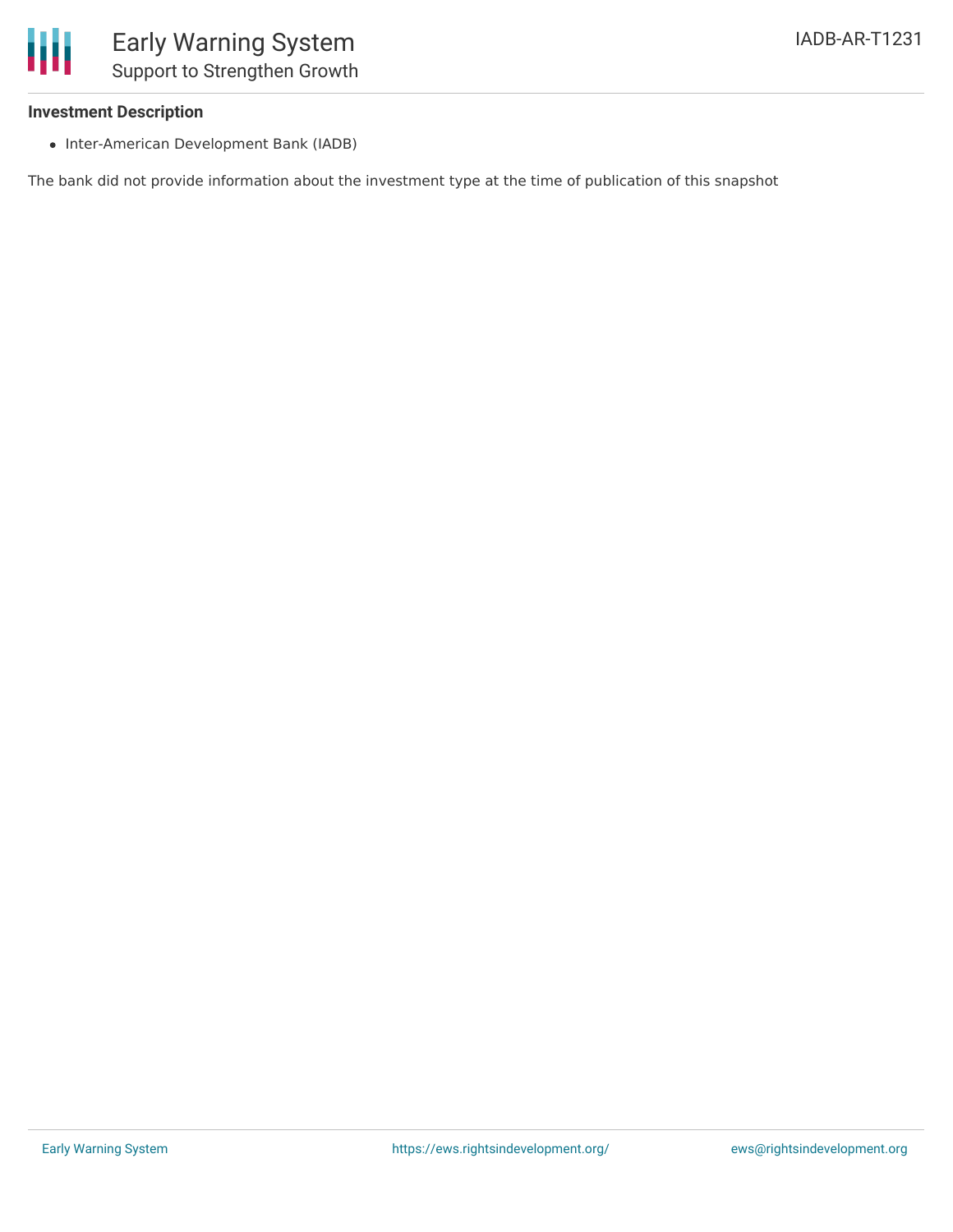# **Contact Information**

#### ACCOUNTABILITY MECHANISM OF IADB

The Independent Consultation and Investigation Mechanism (MICI) is the independent complaint mechanism and fact-finding body for people who have been or are likely to be adversely affected by an Inter-American Development Bank (IDB) or Inter-American Investment Corporation (IIC)-funded project. If you submit a complaint to MICI, they may assist you in addressing the problems you raised through a dispute-resolution process with those implementing the project and/or through an investigation to assess whether the IDB or IIC is following its own policies for preventing or mitigating harm to people or the environment. You can submit a complaint by sending an email to MICI@iadb.org. You can learn more about the MICI and how to file a complaint at http://www.iadb.org/en/mici/mici,1752.html (in English) or http://www.iadb.org/es/mici/mici,1752.html (Spanish).